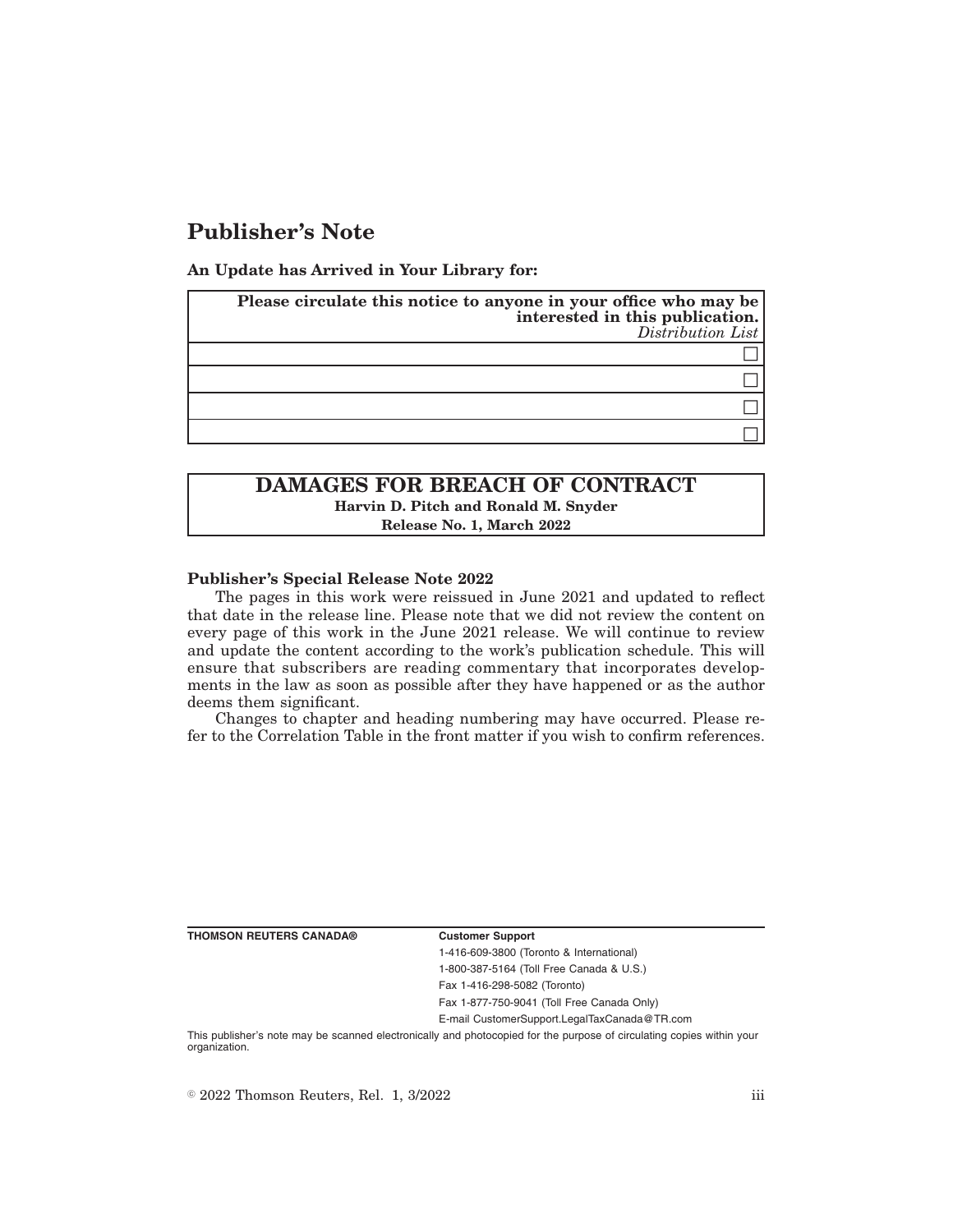This looseleaf service thoroughly examines the principles of law applicable to the remedy of damages for breach of contract. The authors provide a clear, comprehensive treatment of all types of damages including liquidated damages, punitive damages, damages for mental distress, aggravated damages and nominal damages. Individual chapters cover compensation for pecuniary and nonpecuniary loss, valuation of damages, measuring damages, pre-judgment interest, taxation and damages, and practice and procedure.

### **What's New in this Update:**

This release includes an update to Chapter  $1 -$  Compensation for Pecuniary Loss: General Principles; Chapter 4 — Loss of Chance; Chapter 8 — Liquidated Damages, Penalty and Forfeiture Clauses; Chapter 10 — Mitigation of Damages; Chapter 14 — Prejudgment Interest; and Chapter 18 — Class Actions for Damages for Breach of Contract.

### **Release Highlights**

**Chapter 1 — Compensation for Pecuniary Loss: General Principles — Comparing Damages for Breach of Contract, Fraudulent Misrepresentation and Negligent Misrepresentation — Damages for Breach of Honest Performance —** The authors have added this new section to the chapter. This section is based on two recent cases, *Bhasin v. Hrynew*, 2014 SCC 71, 2014 CarswellAlta 2046, 2014 CarswellAlta 2047 (S.C.C.) and *C.M. Callow Inc. v. Zollinger*, 2020 SCC 45, 2020 CarswellOnt 18468, 2020 CarswellOnt 18469 (S.C.C.). In these cases, the Supreme Court of Canada recognized a new duty of honest contractual performance: a duty not to deceive (knowingly mislead) a counterparty about one's performance of the contract, including one's exercise of a contractual right. The duty is breached not by failure to perform the underlying contract or the improper exercise of it contractual rights, but by dishonesty about performance or exercise of rights.

**Chapter 1 — Compensation for Pecuniary Loss: General Principles — Comparing Damages for Breach of Contract, Fraudulent Misrepresentation and Negligent Misrepresentation — A Novel Claim for Expectation Damages: Loss of Synergies —** As discussed above, the usual type of expectancy damages in a commercial breach of contract case involving the sale of goods, shares or real estate are for loss of profits that were reasonably anticipated to be earned by the innocent contracting party had the contract been performed. In a recent decision of the Ontario Superior Court, *Cineplex v. Cineworld*, the Court examined a different type of damages — "loss of synergies" — which illustrates an unusual example of the recovery of the expectancy interest: *Cineplex v. Cineworld*, 2021 ONSC 8016, 2021 CarswellOnt 19087 (Ont. S.C.J. [Commercial List]).

### **ProView Developments**

Your ProView edition of this product now has a new, modified layout: